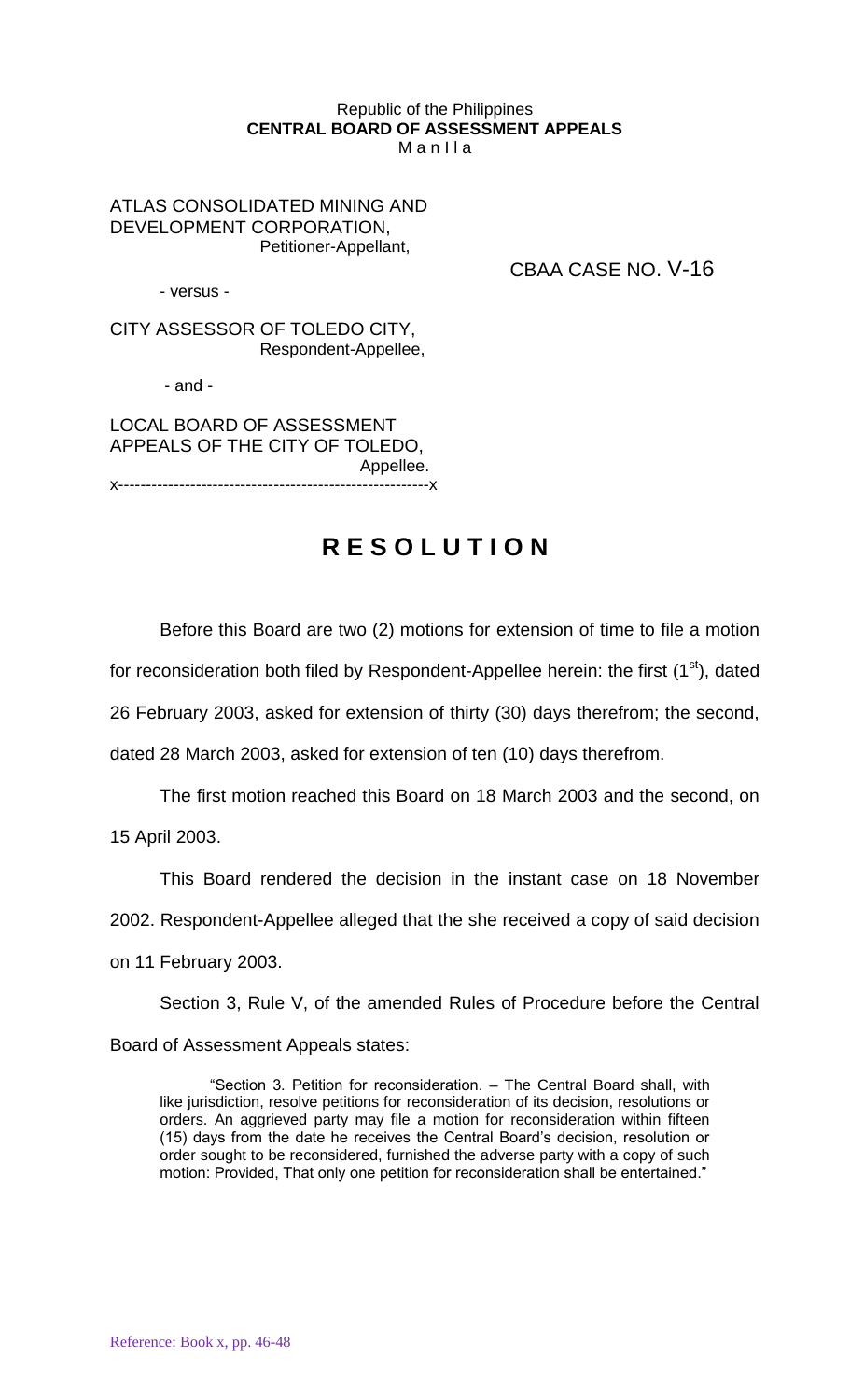The same Rules of Procedure do not provide for "motions for extension of

time within which to file a motion for reconsideration." However, Section 3, Rule I,

of said Rules provides:

"Section 3. Suppletory Application of the Rules of Court. – In the absence of any applicable provisions in these Rules, the pertinent provisions of the Revised Rules of Court of the Philippines may be applied in a suppletory character and effect in all proceedings before the Central Board of Assessment Appeals without strictly adhering to the technical rules of evidence."

Section 2, Rule 40, of the 1997 Rules of Procedure governing appeals

from Municipal Trial Courts to the Regional Trial Courts provides:

"Sec. 2. When to appeal. –

" $x x$ "

"The period of appeal shall be interrupted by a timely motion for new trial or reconsideration. No motions for extension of time to file a motion for new trial or reconsideration shall be allowed." (Underscoring supplied)

In the same manner, Section 3, Rule 41, of the 1997 Rules of Procedure

governing appeals from the Regional Trial Courts state:

"Sec. 3. Period of ordinary appeal. –

" $x x$ "

"The period of appeal shall be interrupted by a timely motion for new trial or reconsideration. No motion for extension of time to file a motion for new trial or reconsideration shall be allowed." (Underscoring supplied)

It appears, therefore, that the aforementioned twin motions by Respondent-Appellee are prohibited pleadings.

WHEREFORE, said twin motions of Respondent-Appellee (dated 26 February 2003 and 28 March 2003) are hereby DENIED for being prohibited pleadings under the provisions of Section 2, Rule 40 and Section 3, Rule 41 of the 1997 Rules of Procedure, in relation to Section 3, Rule I of the Rules of Procedure before this Board.

SO ORDERED.

Manila, Philippines, May 22, 2003.

## *(Signed)* CESAR S. GUTIERREZ Chairman